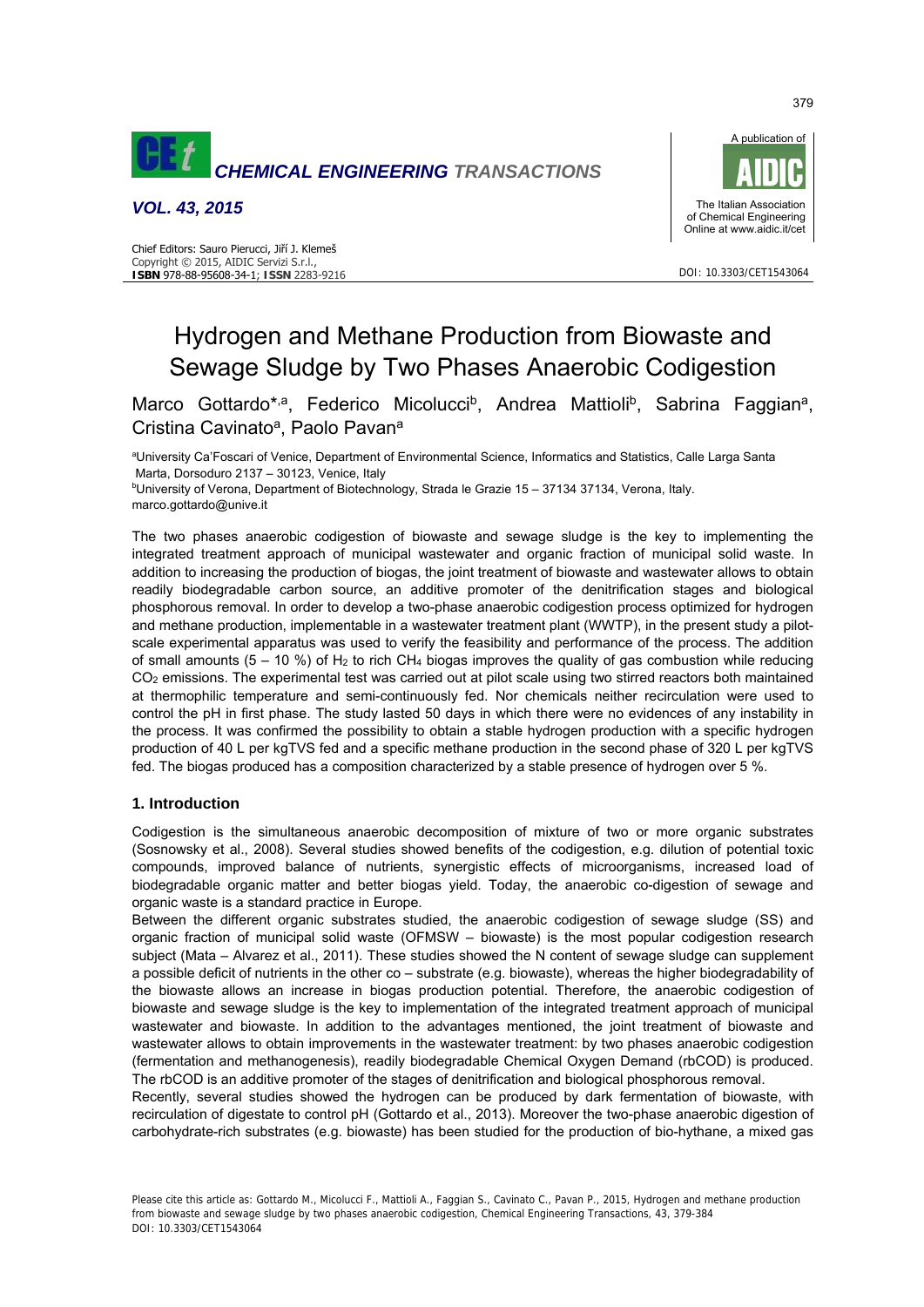comprising hydrogen, methane and carbon dioxide. Hydrogen (10% addition was found to be the most suitable) significantly enhances the combustion rate of biogas (Porpatham et al. 2007).

In order to develop a two-phase anaerobic codigestion process optimized for the production of Bio-hythane (Biological HYdrogen and meTHANE), implementable in a wastewater treatment plant, in the present study, a pilot-scale experimental apparatus was designed and constructed to examine the feasibility and performance of the two-stage anaerobic codigestion process using biowaste and sewage sludge. Thermophilic temperature was applied to one phase (Shin et al., 2004) and also two phases (Ueno et al., 2007) as the better temperature for hydrogen and methane production (Cecchi et al., 1993).

To simulate the implementation of this process in a waste water treatment plant (WWTP), the biowaste / sewage sludge (SS) ratio has been chosen considering the production of the two substrates for people equivalent.

## **2. Material and Method**

#### **2.1 Experimental set – up**

Two stirred reactors (CSTR) with 230 L of working volume each were used for the experiment. The reactors were heated by hot water recirculation system and maintained at 55 °C using electrical heater controlled by a PT100-based thermostatic probe. The feeding system was semi – continuous, arranged once per day. The biowaste was reduced in size using a grinder, mixed with sewage sludge and then fed to the first stage reactor. During the whole experiment (50 d), the Organic Loading Rate (OLR) and Hydraulic Retention Time (HRT) were maintained at about 18 kgTVS/m<sup>3</sup>d and 3.3 d, respectively, for the first stage and about 3.5 kgTVS/m3d and 15 d for the second stage. The biowaste / SS ratio has been chosen considering the production of 250 gWET/d Person Equivalent (PE) for biowaste and 60 gTS/d PE for SS. Thus the biowaste / SS ratio adopted in this study was 50/50 on VS basis.

#### **2.2 Substrate and Inoculum**

The anaerobic digested sludge used as inoculum for the methanogenic reactor was collected in the WWTP located in Treviso (northern Italy) where a 2000  $m<sup>3</sup>$  anaerobic digester treats the source collected biowaste at 35 ºC. The sludge was acclimatized for one week to thermophilic temperature (Bolzonella et al., 2003). The fermentative reactor was inoculated with separately collected biowaste, coming from the municipality of Treviso, and SS, coming from the WWTP above mentioned, and then regularly fed.

#### **2.3 Analytical methods**

The effluents of the reactors were monitored 2/3 times per week in terms of total and volatile solids content, chemical oxygen demand, Total Kjidehal Nitrogen (TKN) and Total Phosphorus (TP). The process stability parameters, namely pH, volatile fatty acid content and speciation, total and partial alkalinity and ammonia, were checked daily. All the analyses, except for Volatile Fatty Acids (VFAs), were carried out in accordance with the Standard Methods (APHA–AWWA–WEF 2012). Volatile fatty acids content was monitored using a gas chromatograph (Carlo Erba instruments) with hydrogen as gas carrier, equipped with a Fused Silica Capillary Column (Supelco NUKOLTM, 15 x 0.53 x 0.5 µm film thickness) and with a flame ionization detector (200 °C). The temperature during the analysis started from 80 °C and reaches 200 °C trough two other steps at 140 and 160 °C, with a rate of 10 °C/min. The analysed samples were centrifuged and filtrated on a 0.45 µm membrane. Gas productions were monitored continuously by a gas flow meter (Ritter Company, drumtype wet-test volumetric gas meters), while the hydrogen content was measured by a gas-chromatograph (GC Agilent Technology 6890 N) equipped with the column HP-PLOT MOLESIEVE, 30 x 0.53 mm ID x 25 um film, using a thermal conductivity detector and argon as gas carrier.

## **3. Results and discussion**

The main chemical – physical characteristics of the biowaste and SS used as fed in this experiment are reported in Table 1 and 2.

380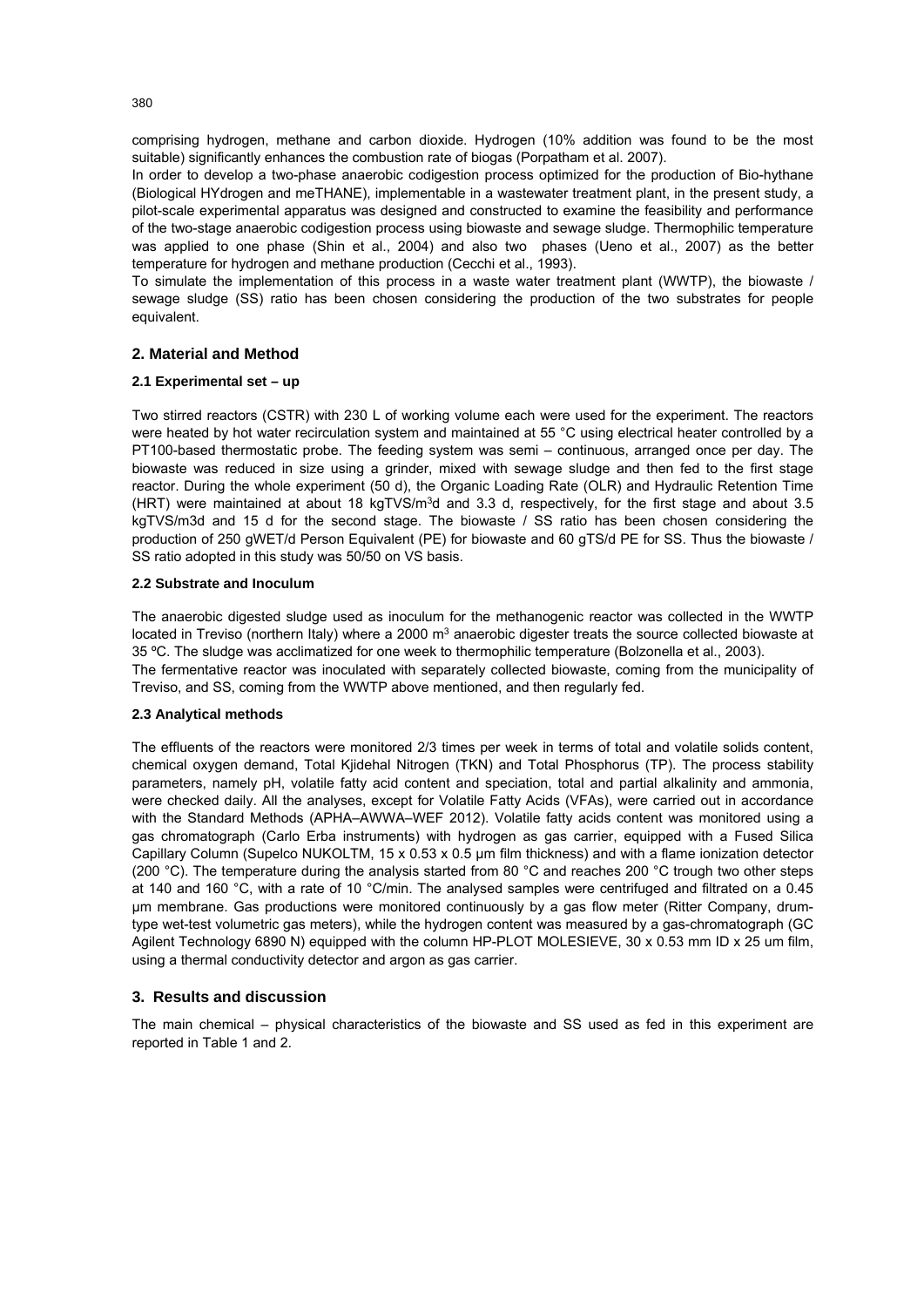*Table 1: Characterization of OFMSW* 

| Parameters       | Units              | Average | SD   | Max     | Min   |  |
|------------------|--------------------|---------|------|---------|-------|--|
| TS               | g/Kg <sub>ww</sub> | 249.2   | 40.9 | 303.2   | 171.5 |  |
| <b>TVS</b>       | g/Kgww             | 225.8   | 38.1 | 275     | 153.8 |  |
| COD              | g/Kg <sub>DW</sub> | 967.9   | 86.5 | 1.078.5 | 874.4 |  |
| <b>TKN</b>       | g/Kg <sub>bw</sub> | 25.58   | 3.5  | 29.4    | 18.8  |  |
| P <sub>TOT</sub> | g/Kg <sub>bw</sub> | 6.7     | 4.4  | 15.2    | J     |  |

*Table 2: Characterization of SS* 

| Parameters                                     | Units              | Average | SD    | Max     | Min   |  |
|------------------------------------------------|--------------------|---------|-------|---------|-------|--|
| TS                                             | g/Kg               | 52.6    | 14.5  | 96.3    | 26.7  |  |
| <b>TVS</b>                                     | g/Kg               | 36.9    | 10.1  | 63.4    | 17.8  |  |
| <b>COD</b>                                     | g/Kg <sub>bw</sub> | 780.7   | 59.2  | 910.2   | 737.4 |  |
| <b>TKN</b>                                     | g/Kg <sub>bw</sub> | 51.3    | 5.9   | 62.3    | 45.2  |  |
| P <sub>TOT</sub>                               | g/Kg <sub>bw</sub> | 14.9    | 4.3   | 21.7    | 8.5   |  |
| pH                                             |                    | 6.4     | 0.1   | 6.7     | 6     |  |
| Alkalinity ( $pH = 6$ ) mgCaCO <sub>3</sub> /L |                    | 186.3   | 93.2  | 360     | 64.6  |  |
| Alkalinity ( $pH = 4$ ) mgCaCO <sub>3</sub> /L |                    | 803.2   | 209.4 | 1,098.2 | 510   |  |
| $NH4+$                                         | $mgN-NH4+/L$       | 133.3   | 45.9  | 196.9   | 71.4  |  |

To optimize the hydrogen production by fermentation is necessary to optimize the activity of enzyme hydrogenase: recent studies have shown that to maximize the yield of hydrogen production the pH should be maintained in the range 5 - 6.5, with an optimum value at 5.5 (Valdez – Vazquez et al., 2009). In the works reported in literature, to buffer the pH in the first phase reactor, some authors (e.g. Antonopoulou et al., 2008) have used chemicals like sodium hydroxide and potassium hydroxide, while other authors (e.g. Lee et al., 2010) recirculated the second phase sludge to support the fermentation with buffering agents.

In order to verify if the alkalinity present in the SS can buffer the pH in the first phase, neither chemicals nor second phase sludge were added in the first reactor. As shown in Figure 1, except the first week, the pH in the first reactor was maintained greater than or equal to 5.



*Figure 1: pH range in first & second phase reactors.* 

The pH of first reactor was always in the functional range of hydrogenase enzymes with an average value of  $5.09 \pm 0.2$ , due to alkalinity of the SS.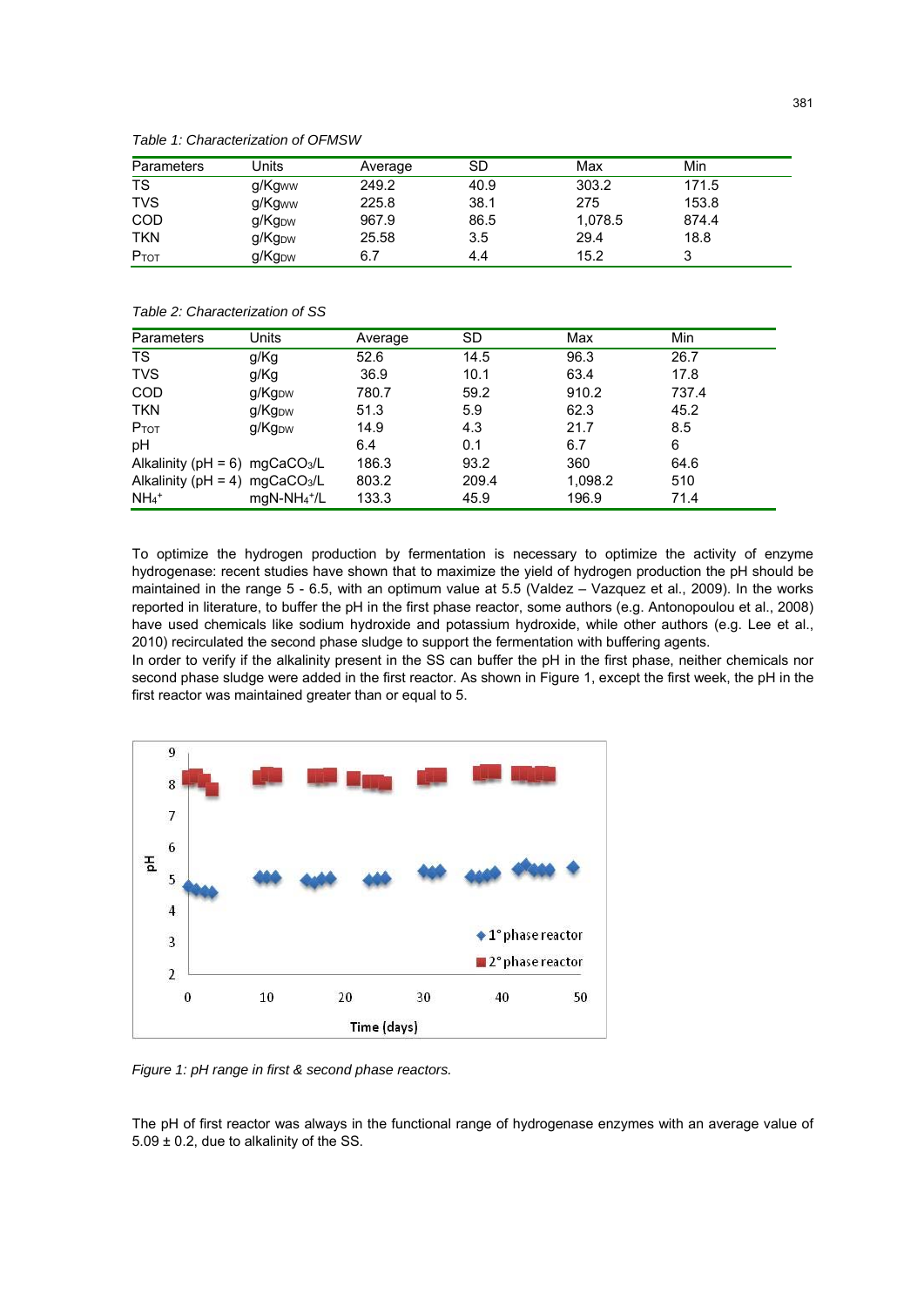The proof of the good functionality of the enzymes above mentioned was showed in hydrogen production in the first stage.

As shown in Figure 2, after around twenty days the hydrogen production of the fermenter, expressed as specific hydrogen production (SHP), is maintained around 40 L/kgTVS fed.



*Figure 2: SHP range in the fermenter.* 

This value is about 60 % lower than the average value of SHP observed in our previous work (Cavinato et al., 2012) in which, however, only biowaste was fed. Moreover, around 51 % on TVS basis of the organic load is formed by biowaste, this result can be considered congruent with (or even higher than) the expected value. In table 3, the characterization of effluents and the corresponding gas yields, during SSC condition, are shown; in this table are also reported the total volatile fatty acid concentrations (VFA) and particularly acetic and butyric acid concentration, since they are the predominant by – products generated.

|  | Table 3: Characterization of first and second phase effluent and gas yields. |  |
|--|------------------------------------------------------------------------------|--|
|  |                                                                              |  |

| Parameters                         | Units                                                              | 1° Reactor         | 2° Reactor       |
|------------------------------------|--------------------------------------------------------------------|--------------------|------------------|
| Characterization of effluent       |                                                                    |                    |                  |
| TS                                 | g/Kg                                                               | $70.6 \pm 20.6$    | $23.9 \pm 5.3$   |
| <b>TVS</b>                         | g/Kg                                                               | $52.8 \pm 17.1$    | $15.8 \pm 3.2$   |
| <b>COD</b>                         | g/Kgww                                                             | $811.8 \pm 116$    | $791.3 \pm 47.1$ |
| sCOD                               | mg/l                                                               | $17,789 \pm 2,391$ | $905 \pm 223$    |
| <b>TKN</b>                         | g/Kg <sub>DW</sub>                                                 | $37.8 \pm 3.1$     | $38 \pm 2.2$     |
| $P$ <sub>TOT</sub>                 | g/Kg <sub>bw</sub>                                                 | $13.9 \pm 3.9$     | $15.7 \pm 5.2$   |
| рH                                 |                                                                    | $5.1 \pm 0.1$      | $8.2 \pm 0.1$    |
| <b>VFA</b>                         | mgCOD/L                                                            | $8,131 \pm 2,803$  | $239 \pm 115$    |
| Acetic Acid                        | mgCOD/L                                                            | $2,992 \pm 726$    | $3,344 \pm 696$  |
| <b>Butyric Acid</b>                | mgCOD/L                                                            | $3,472 \pm 771$    | $5.747 \pm 996$  |
| Alkalinity ( $pH = 6$ )            | mgCaCO <sub>3</sub> /L                                             |                    | $3.596 \pm 434$  |
| Alkalinity ( $pH = 4$ )            | mgCaCO <sub>3</sub> /L                                             | $3,111 \pm 519$    | $5.755 \pm 549$  |
| <b>VFA/ALK</b>                     | mgAC/mgCaCO <sub>3</sub>                                           |                    | $0.18 \pm 0.04$  |
| $NH4+$                             | $mgN-NH4+/L$                                                       | $677 \pm 126$      | $1,328 \pm 190$  |
| Gas yields                         |                                                                    |                    |                  |
| Specific Gas Production (SGP)      | $\text{m}^3$ <sub>biogas</sub> /KgTVS <sub>fed</sub>               | $0.1 \pm 0.02$     | $0.5 \pm 0.09$   |
| Gas Production Rate (GPR)          | $\text{m}^3$ <sub>biogas</sub> / $\text{m}^3$ <sub>reactor</sub> d | $1.7 \pm 0.25$     | $1.6 \pm 0.29$   |
| H <sub>2</sub>                     | %                                                                  | $40 \pm 10$        |                  |
| CH <sub>4</sub>                    | $\%$                                                               |                    | $67 \pm 0.01$    |
| Specific Hydrogen Production (SHP) | $m3$ Hydrogen/KgTVSfed 0.04 $\pm$ 0.01                             |                    |                  |
| Specific Methane Production (SMP)  | m <sup>3</sup> Methane/KgTVSfed                                    |                    | $0.32 \pm 0.1$   |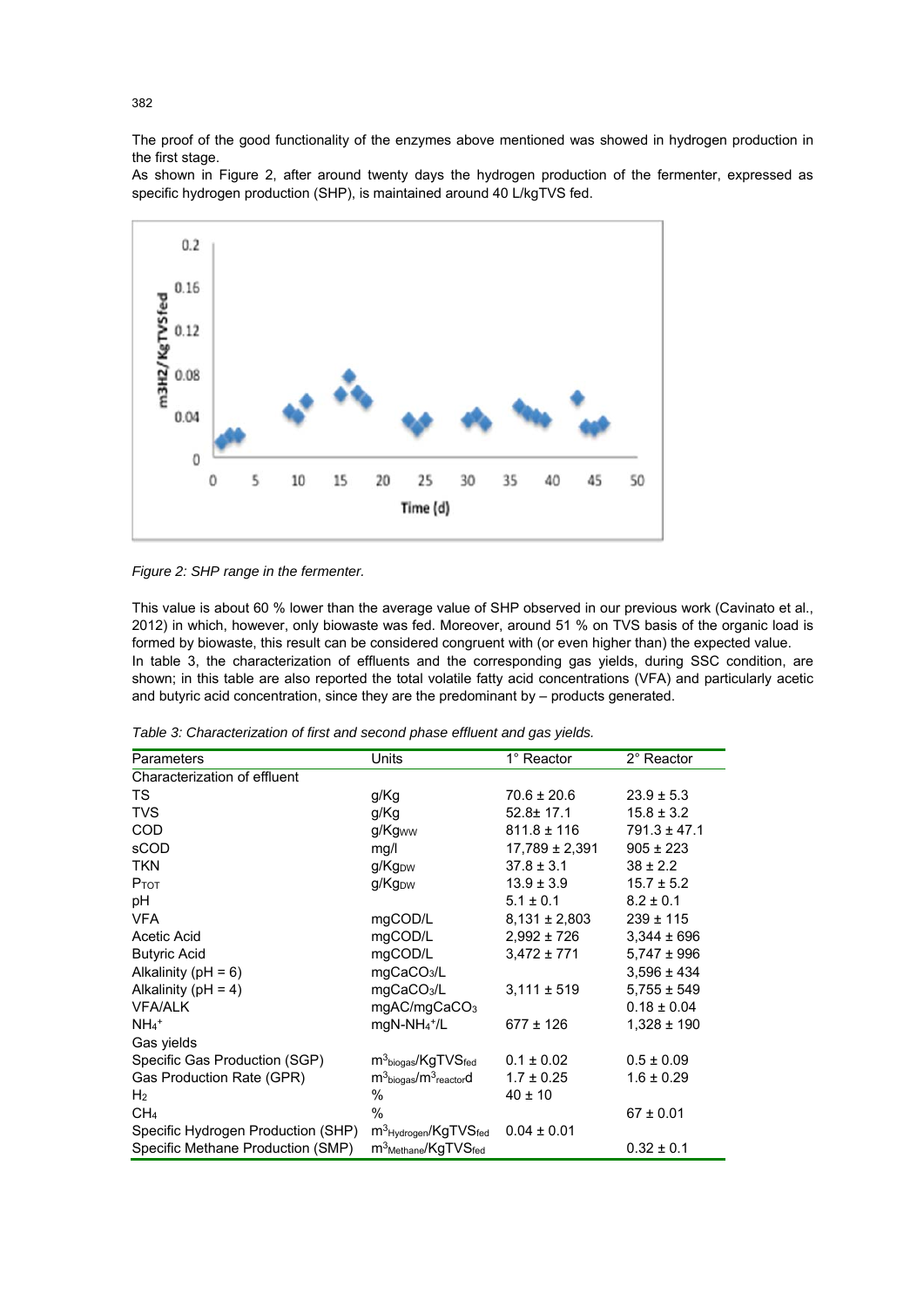In terms of BioHythane produced, in the Figure 3 is shown the daily gas composition: the percentage of methane, hydrogen and carbon dioxide were 58.6 %, 7.5 % and 33.9 % respectively. Calculation considers also the small amount of methane produced in the first phase, due to a not complete inhibition of methanogenic microorganisms.



*Figure 3: Gas percentage per day produced through this system.* 

Hydrogen content was never below 5 % and this met the best characteristics for biohythane mixture. The total specific gas production obtained was  $0.58 \text{ m}^3/\text{kgTVS}$  added, and a gas production rate of 1.65  $m^3/m^3d$ .

## **4. Conclusion**

A two-phase anaerobic codigestion process of biowaste and SS for the hydrogen and methane production, was carried out at pilot scale. The following conclusions are drawn:

- During the 50 d of observation of the process, instability phenomena (eg proliferation of methanogenic, metabolic shift, etc.) were not detected.
- The alkalinity of the SS was sufficient to buffer the pH of the first phase, therefore it was not necessary to add chemicals or second phase sludge in the first reactor.
- If one considers the contribution, in term of TVS, of the biowaste on total load, the hydrogen production, expressed as SHP, was congruent with the expect value.
- The biohythane obtained met the composition characteristics requested (CH<sub>4</sub> 58.6 %, H<sub>2</sub> 7.5 % and CO2 33.9 %).

#### **References**

- Antonopolou G., Gavala H.N., Skiadas I.V., Angelopoulos K., Lyberatos G., 2008, Biofuels generation from sweet sorghum: fermentative hydrogen production and anaerobic digestion of remaining biomass. Bioresources Technology, 99, 110 – 119.
- APHA, AWWA, WEF. Standard Methods for examination of water and wastewater. 22<sup>nd</sup> ed. Washington: American Public Health Association; 2012, 1360 ps. ISBN 978-087553-013-0
- Bolzonella D., Battistoni P., Mata-Alvarez J., Cecchi F., 2003, Anaerobic digestion of organic solid wastes: process behaviour in transient conditions. Water Sci. and Tech., 48(4), 1-8
- Cavinato C., Giuliano A., Bolzonella D., Pavan P., Cecchi F., 2012. "Bio hythane production from food waste by dark fermentation coupled with anaerobic digestion process: A long – term pilot scale experience". International Journal of Hydrogen Energy, 37, 11549 – 11555.